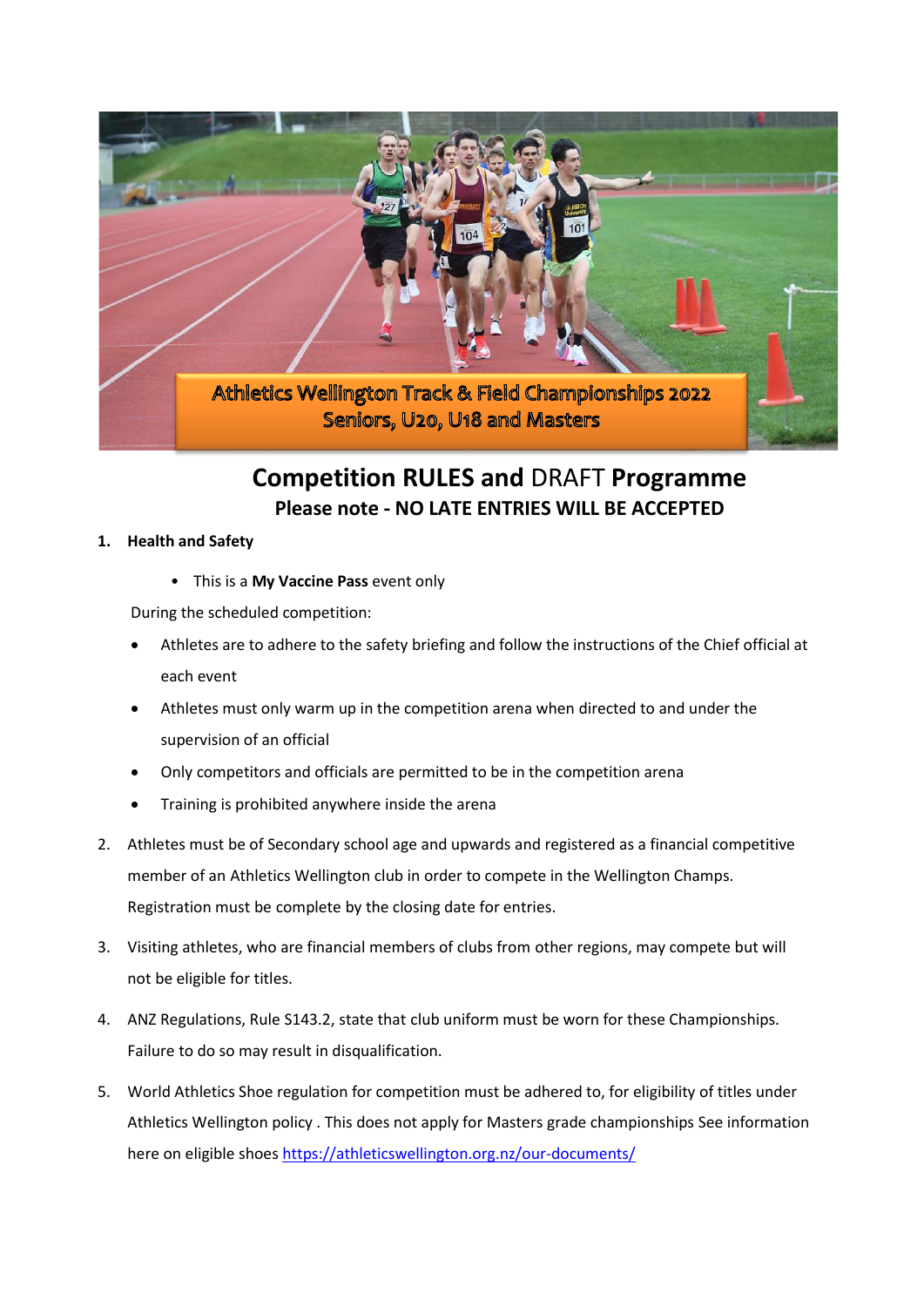- 6. Track events will be run in age grades. Age Grades may be combined into one race by the Meeting Manager/Competition Secretary, when deemed necessary, to create appropriately sized fields. This won't be determined until entries have closed and scratching's are known.
- 7. Athletes may elect to compete up **one grade** (i.e. U16 can compete in U18 etc, Masters can compete in the senior grade) but will only be eligible for one title. Throwers will throw the appropriate weight for their grade. **U16 athletes (age as at 31.12.22)** will use NZSS specifications. Masters athletes will use specifications for their 5yr age band. Please select your competition grade when you enter each event.
- 8. Athletes are required to check in at the registration desk one hour prior to the event start time or be scratched from their event.
- 9. Athletes are required to scratch from an event by emailing [marshallclark21@gmail.com](mailto:marshallclark21@gmail.com) or scratch on the day, either in person or by sending a text 021 442305. Please be considerate to your fellow athletes, as an event which appears to require a heat could go to a straight final if there are sufficient scratchings.
- 10. The following event programme is a draft, and final times will depend on the number of entries. A Final programme and start lists will be published on the Athletics Wellington website by 8.00 pm Thursday 10 February. Please check this for updates.
- 11. **HEATS & FINALS PLEASE NOTE**: If heats are required for the 100m, they will be run on Saturday from 11.00am. If 200m heats are required, they will be run on Sunday from 11.15am. Athletes will be advised 48 hours prior to the meeting if heats are required in their age grade. If, on the day, no shows turn a heat into a straight final, then the final will be run at the heat time. Athletes please be warmed up and prepared in case this happens.
- 12. Entry fee is **\$6.00** per athlete per event.
- 13. Entries close 11.59pm Monday 7 February.

# **THERE WILL BE NO LATE ENTRIES ACCEPTED AFTER THIS TIME and NO ENTRIES WILL BE ACCEPTED ON THE DAY**.

- 14. Field events marked with an **\*** in the programme below are also Masters Pentathlon events. (\*the first 3 throws count towards Masters' Pentathlon)
- 15. **Eligibility for Wellington team for National Champs** There is **a strong expectation** that to be selected for the Athletics Wellington team to represent the Centre at the 2022 National Track & Field Championships in Hastings, you will need to compete at these Wellington Championships. If for any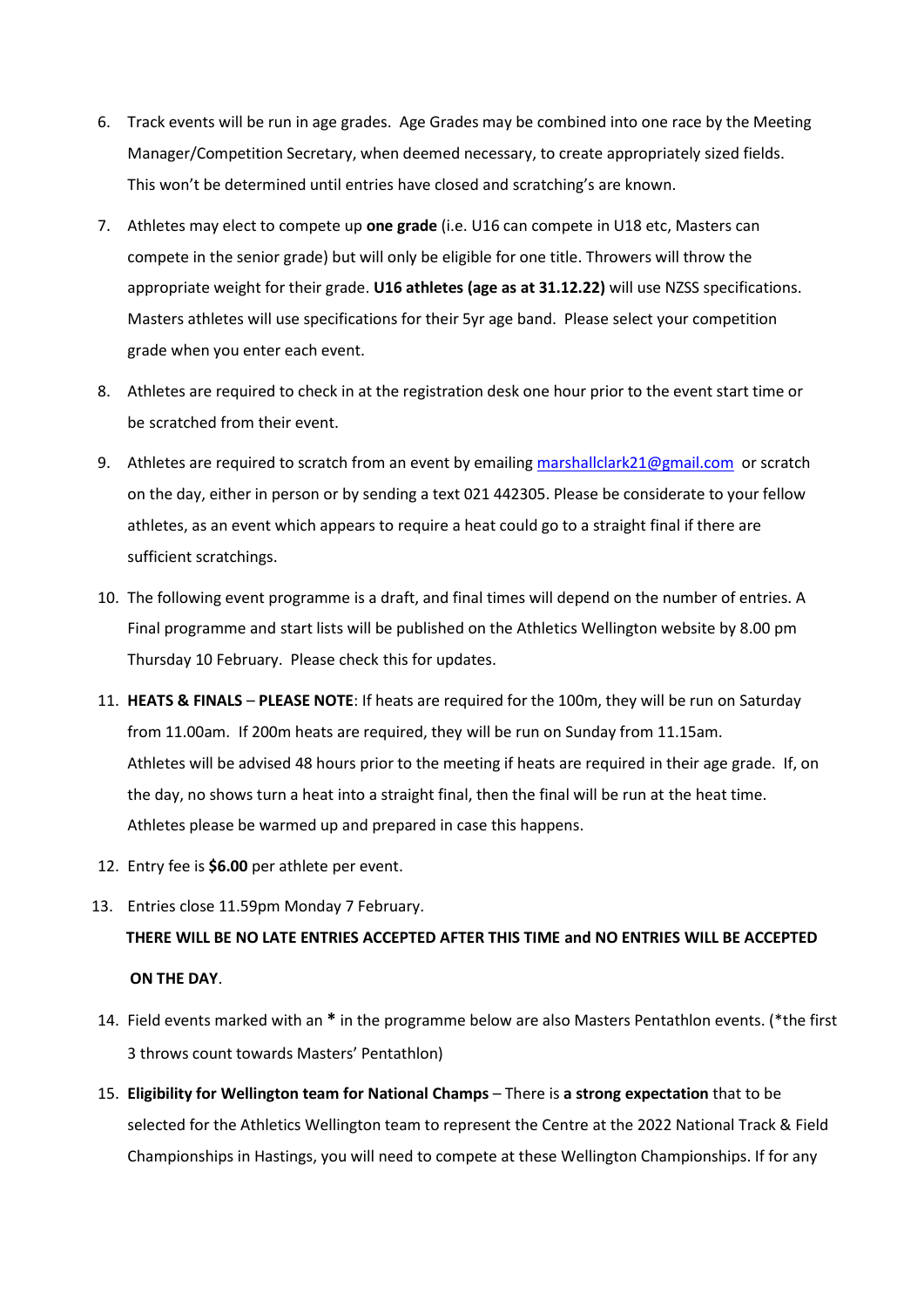reason you are unable to compete at the Wellington Championships, you must email to Track & Field Chairperson Yarride Rosario varride.rosario@gmail.com and provide a bona fide reason.

## **Age Grades**

The age for the following grades is your age as at **31 December 2022**

- Under 16
- Under 18
- Under 20
- Senior Open (20 to 34) and

The age for the following grade is your age on **12 February 2022**

- Masters grades for Athletics Wellington titles will be
	- Masters 35-49, 50-59, 60-70 and 70+
	- Wellington Masters athletics will recognize individual in 5 year age bands

#### **Track & Field Chairman**

#### **Yarride Rosario**

## **HURDLE HEIGHTS**

| ** Note 1 | 80 <sub>m</sub> hurdles<br>@ 0.762 | U16 girls,<br>MW40+,   | **Note 4 | 300m hurdles<br>@0.840       | MU18, Boys U16                       |
|-----------|------------------------------------|------------------------|----------|------------------------------|--------------------------------------|
| **Note 2  | 100m hurdles<br>@ 0.914            | MM50-59                |          | 300m hurdles<br>@ 0.762      | WU18, Girls U16                      |
|           | 100m hurdles<br>@ 0.840            | U16 boys,<br>SW, WU20, | **Note 5 | 2000m S/Ch<br>@ 0.838        | <b>MU18</b>                          |
|           | 100m hurdles<br>@ 0.762            | <b>WU18</b>            |          | 2000m S/C<br>@ 0.762         | <b>WU18, Girls U16,</b><br>MW, MM60+ |
| **Note 3  | 110m hurdles<br>@1.067             | <b>SM</b>              |          | 3000m S/Ch<br>$\omega$ 0.914 | MU20, SM,<br>MM35-59                 |
|           | 110m hurdles<br>@0.991             | MU20,<br>M35-49        |          | 3000m S/Ch<br>@ 0.762        | <b>WU20, SW</b>                      |
|           | 110m hurdles<br>@ 0.914            | <b>MU18</b>            |          |                              |                                      |